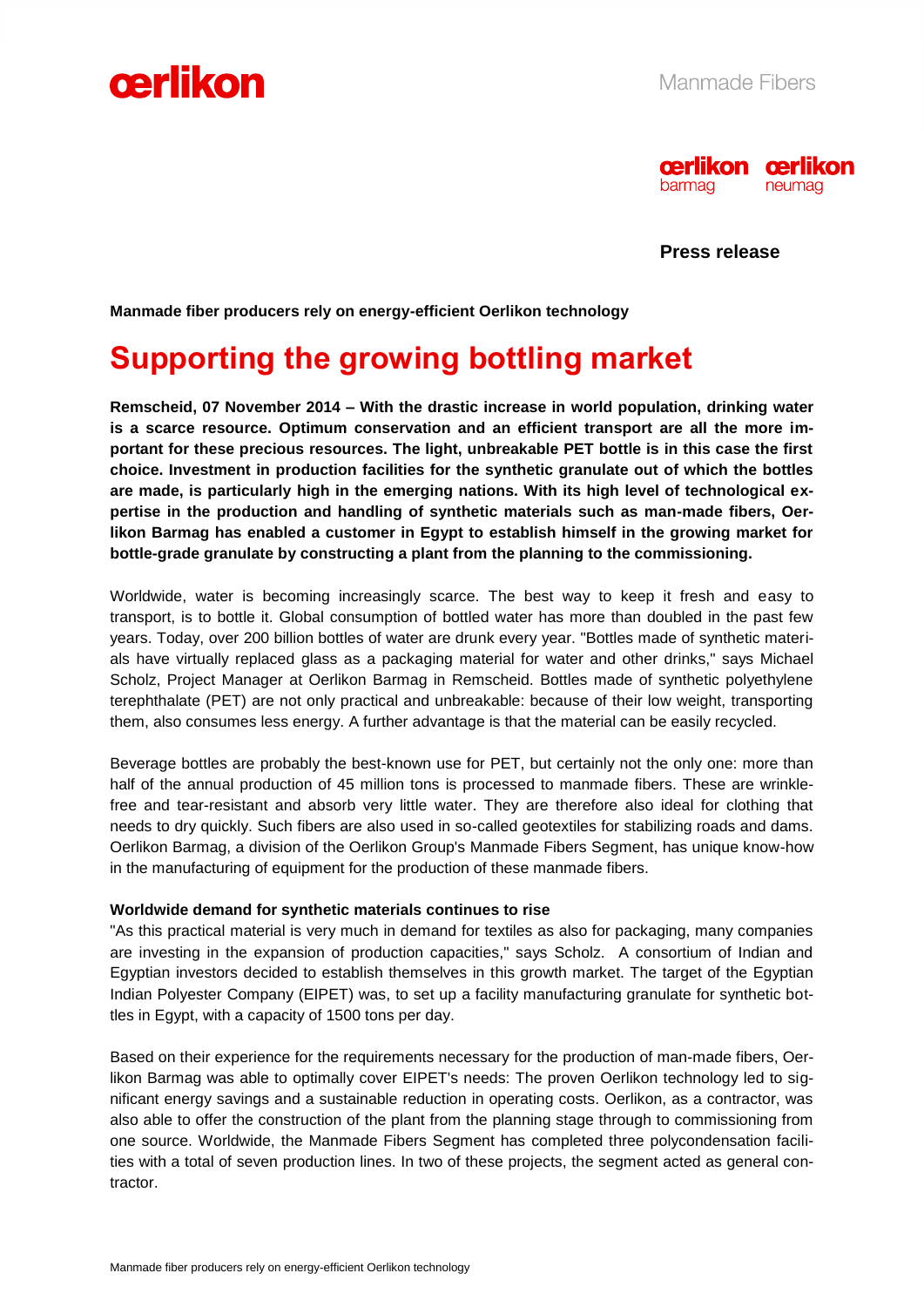# cerlikon

### **Successfully transferring expertise from the manmade fiber industry**

PET is obtained from organic raw materials using a multistep chemical process. Here, terephthalic acid and ethylene glycol are mixed with certain additives to generate a reaction. "The high temperatures and vacuum generated within these so-called polycondensation plants, transform the raw materials into polymers," explains Scholz. As the technology used in the manufacturing of bottle granulates is largely identical with that used for manmade fibers, Oerlikon benefited from their know-how from this sector when engineering the plant.

During the filament production, polymer melt, in liquid form, is led to the spinnerets. For bottle-grade granulate, the melt is cooled in a water bath, and the strands produced are chopped up into small chips. Another difference is the higher viscosity of the melt. The plant therefore has an additional process step, during which the viscosity of the synthetic material is increased.

#### **The most important requirement is low energy consumption**

Synthetic materials production is a growing market. Nevertheless, the manufacturers are locked in an intense worldwide competition and constantly searching for ways of increasing their profitability. Their greatest priority is cutting operating costs, mainly by reducing energy consumption.

With a special technology developed by Oerlikon Barmag, the hot steam, generated during the manufacturing process, can be used to produce cold water. "This so-called vapor absorption distiller, significantly reduces the plant's energy consumption," explains Scholz. On top of this, Oerlikon Barmag's technology has a high conversion rate and creates relatively little waste. Operators thus attain a substantially higher margin and are more competitive. In addition, the plant technology enables manufacturers to use a certain amount of recycled synthetic material in the production process, resulting in a reduced need for raw materials.

### **Oerlikon Barmag assumed overall responsibility for planning and construction**

A second requirement from customers, particularly in the emerging countries, is the competence, to, as a general contractor, be able to offer such a plant from planning to commissioning. The customers themselves do not have the necessary know-how. At the same time, they wish to minimize the risks inevitably involved with large-scale projects. EIPET, also only wanted to negotiate the investment with a single partner. "That is why we planned the complete facility, procured the parts and supervised the building of the plant" sums up Scholz.

At Oerlikon Barmag, a team of 30 engineers was responsible for the project. The detailed planning was carried out together with an engineering company in India. All the components, such as reactors, filters, heating elements, vacuum systems, piping, valves, sensors and control units, were procured from suppliers in various countries. During the subsequent building phase, up to 700 specialists worked on the site. The turnkey plant was handed over to EIPET at the beginning of 2014.

"The successful completion of such a complex planning and construction project within a defined budget, not only calls for reliable and proven plant technology, but also a highly professional project management," summarizes Scholz. Thanks to their technological expertise and experience from numerous similar projects worldwide, Oerlikon Barmag enabled EIPET to successfully enter the bottlegrade granulate market.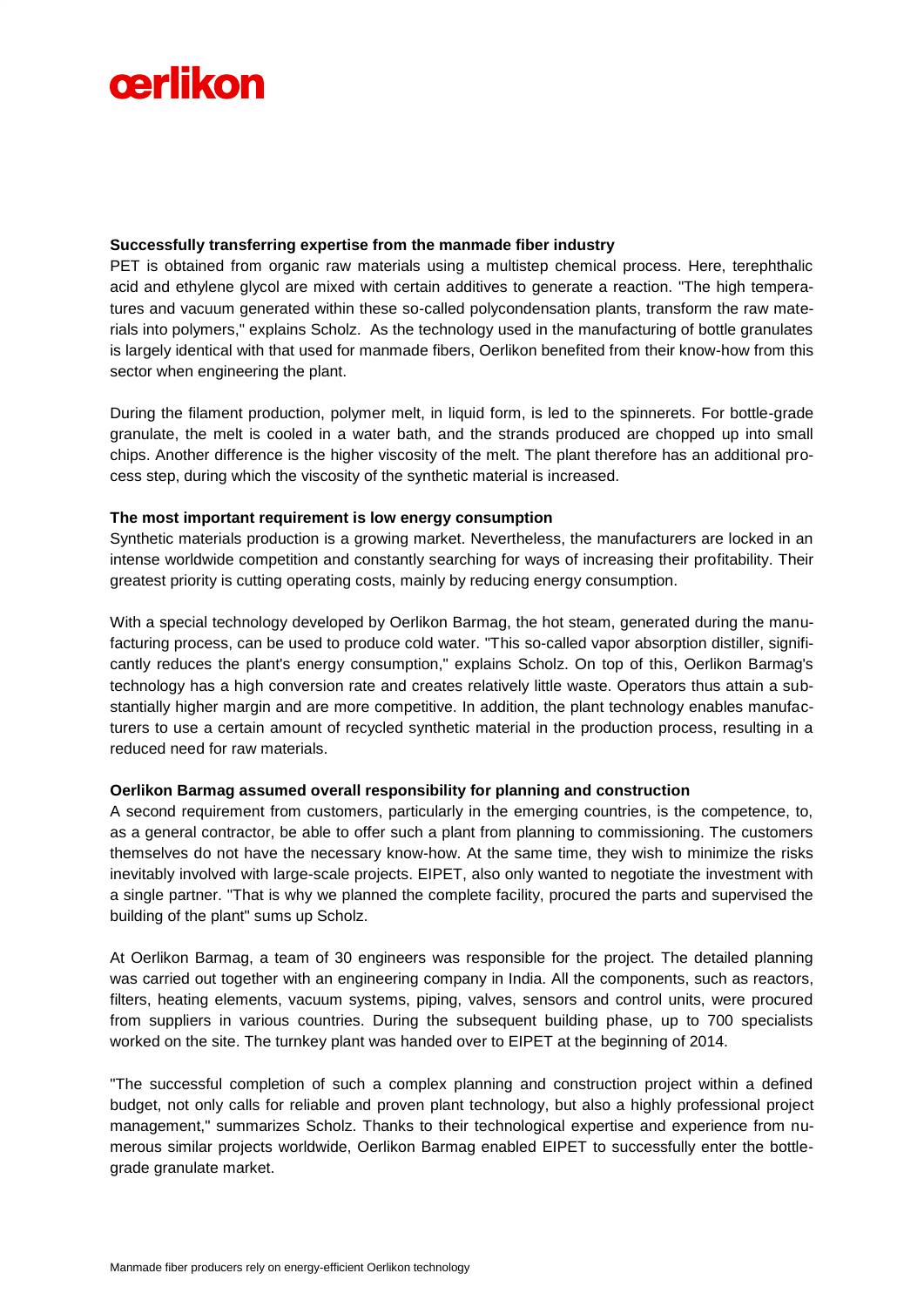



**Fig. 1** The turnkey plant was handed over to EIPET at the beginning of 2014.



*Fig. 2* At Oerlikon Barmag, a team of 30 engineers was responsible for the project. The detailed planning was carried out together with an engineering company in India.



*Fig 3* PET is obtained from organic raw materials using a multistep chemical process.

[Click here to download the highres file](http://www.oerlikon.com/manmade-fibers/en/media/news/)

**For further information please contact:**

André Wissenberg Head of Marketing, Corporate Communications and Public Affairs Oerlikon Manmade Fibers Segment T +49 2191 67 2331 F +49 2191 67 1294 andre.wissenberg@oerlikon.com [www.oerlikon.com/manmade-fibers](http://www.oerlikon.com/manmade-fibers)